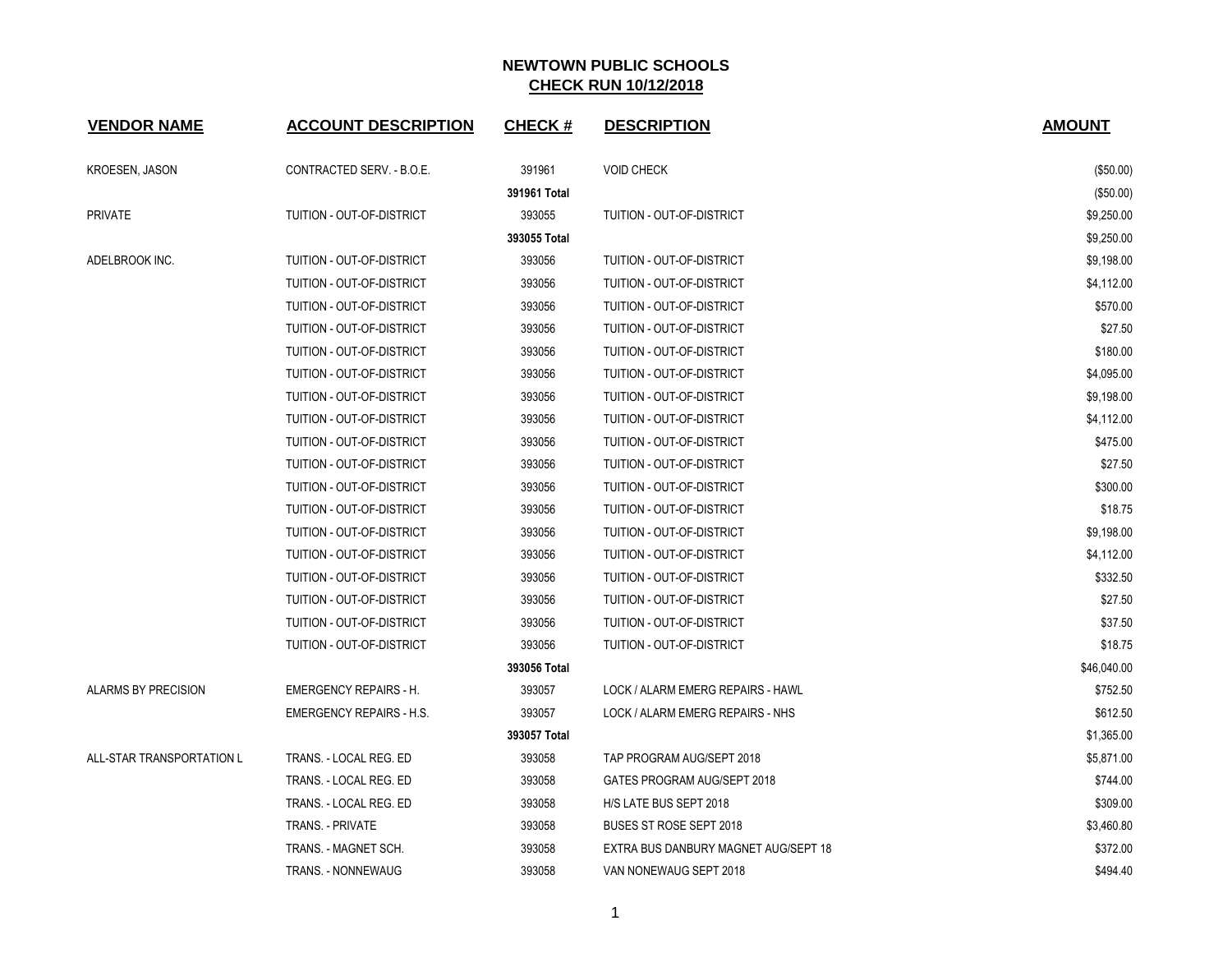| <b>VENDOR NAME</b>        | <b>ACCOUNT DESCRIPTION</b>       | <b>CHECK#</b> | <b>DESCRIPTION</b>                                                  | <b>AMOUNT</b> |
|---------------------------|----------------------------------|---------------|---------------------------------------------------------------------|---------------|
| ALL-STAR TRANSPORTATION L | TRANS. - VO/TECH.                | 393058        | VANS HENRY ABBOTT AUG 2018                                          | \$988.80      |
|                           | TRANS. - LOCAL SPECIAL ED        | 393058        | MIDDAY PREK AUG/SEPT 2018                                           | \$4,340.00    |
|                           | TRANS. - LOCAL SPECIAL ED        | 393058        | MONITORS AUG/SEPT 2018                                              | \$14,285.96   |
|                           |                                  | 393058 Total  |                                                                     | \$30,865.96   |
| AMAZON (17)               | OTHER SUPPLIES - STAFF DEVELOP.  | 393059        | <b>CM</b>                                                           | (\$23.40)     |
|                           | INSTR. SUPPLIES - SP. ED. PREK-8 | 393059        | EDUCATIONAL SUPPLIES                                                | \$31.88       |
|                           | INSTR. SUPPLIES - SP. ED. PREK-8 | 393059        | EDUCATIONAL SUPPLIES                                                | \$147.50      |
|                           | INSTR. SUPPLIES - SP. ED. PREK-8 | 393059        | <b>EDUCATIONAL SUPPLIES</b>                                         | \$129.39      |
|                           | INSTR. SUPPLIES - SP. ED. PREK-8 | 393059        | EDUCATIONAL SUPPLIES                                                | \$73.94       |
|                           | INSTR. SUPPLIES - SP. ED. PREK-8 | 393059        | EDUCATIONAL SUPPLIES                                                | \$66.95       |
|                           | INSTR. SUPPLIES - SP. ED. PREK-8 | 393059        | EDUCATIONAL SUPPLIES                                                | \$155.98      |
|                           | INSTR. SUPPLIES - SP. ED. PREK-8 | 393059        | <b>EDUCATIONAL SUPPLIES</b>                                         | \$55.59       |
|                           | INSTR. SUPPLIES - SP. ED. PREK-8 | 393059        | EDUCATIONAL SUPPLIES                                                | \$8.53        |
|                           | INSTR. SUPPLIES - SP. ED. PREK-8 | 393059        | EDUCATIONAL SUPPLIES                                                | \$32.43       |
|                           | INSTR. SUPPLIES - SP. ED. PREK-8 | 393059        | EDUCATIONAL SUPPLIES                                                | \$48.16       |
|                           | INSTR. SUPPLIES - SP. ED. PREK-8 | 393059        | <b>EDUCATIONAL SUPPLIES</b>                                         | \$13.98       |
|                           | INSTR. SUPPLIES - SP. ED. PREK-8 | 393059        | <b>EDUCATIONAL SUPPLIES</b>                                         | \$27.51       |
|                           | INSTR. SUPPLIES - SP. ED. PREK-8 | 393059        | EDUCATIONAL SUPPLIES                                                | \$216.72      |
|                           | INSTR. SUPPLIES - SP. ED. PREK-8 | 393059        | EDUCATIONAL SUPPLIES                                                | \$49.00       |
|                           | INSTR. SUPPLIES - SP. ED. PREK-8 | 393059        | <b>EDUCATIONAL SUPPLIES</b>                                         | \$18.94       |
|                           | STAFF TRAIN. - STAFF DEVELOP.    | 393059        | Most Likely to Succeed: Preparing Our Kids for the Innovation Era   | \$115.50      |
|                           | STAFF TRAIN. - STAFF DEVELOP.    | 393059        | shipping/handling                                                   | \$9.57        |
|                           | STAFF TRAIN. - STAFF DEVELOP.    | 393059        | shipping/handling                                                   | \$7.90        |
|                           | INSTR. SUPPLIES - CLASSROOM      | 393059        | Step stools for classroom 5                                         | \$44.26       |
|                           | INSTR. SUPPLIES - CLASSROOM      | 393059        | shipping                                                            | \$2.82        |
|                           |                                  | 393059 Total  |                                                                     | \$1,233.15    |
| AMAZON (9)                | INSTR. SUPPLIES - C.W.E.         | 393060        | Goodyear L815153G Steel Retractable Air Compressor/Water Hose Reel  | (\$144.99)    |
|                           | INSTR. SUPPLIES - C.W.E.         | 393060        | Goodyear L815153G Steel Retractable Air Compressor/Water Hose Reel  | \$144.99      |
|                           | INSTR. SUPPLIES - C.W.E.         | 393060        | Goodyear L815153G Steel Retractable Air Compressor/Water Hose Reel  | \$39.96       |
|                           | INSTR. SUPPLIES - C.W.E.         | 393060        | Goodyear L815153G Steel Retractable Air Compressor/Water Hose Reel  | \$30.98       |
|                           | REPAIRS - TECH ED.               | 393060        | 8 CANON REBEL XSI CAMERA                                            | \$143.88      |
|                           | <b>INSTR. SUPPLIES - ART</b>     | 393060        | The Big Book of Makerspace Projects: Inspiring Makers to Experiment | \$41.00       |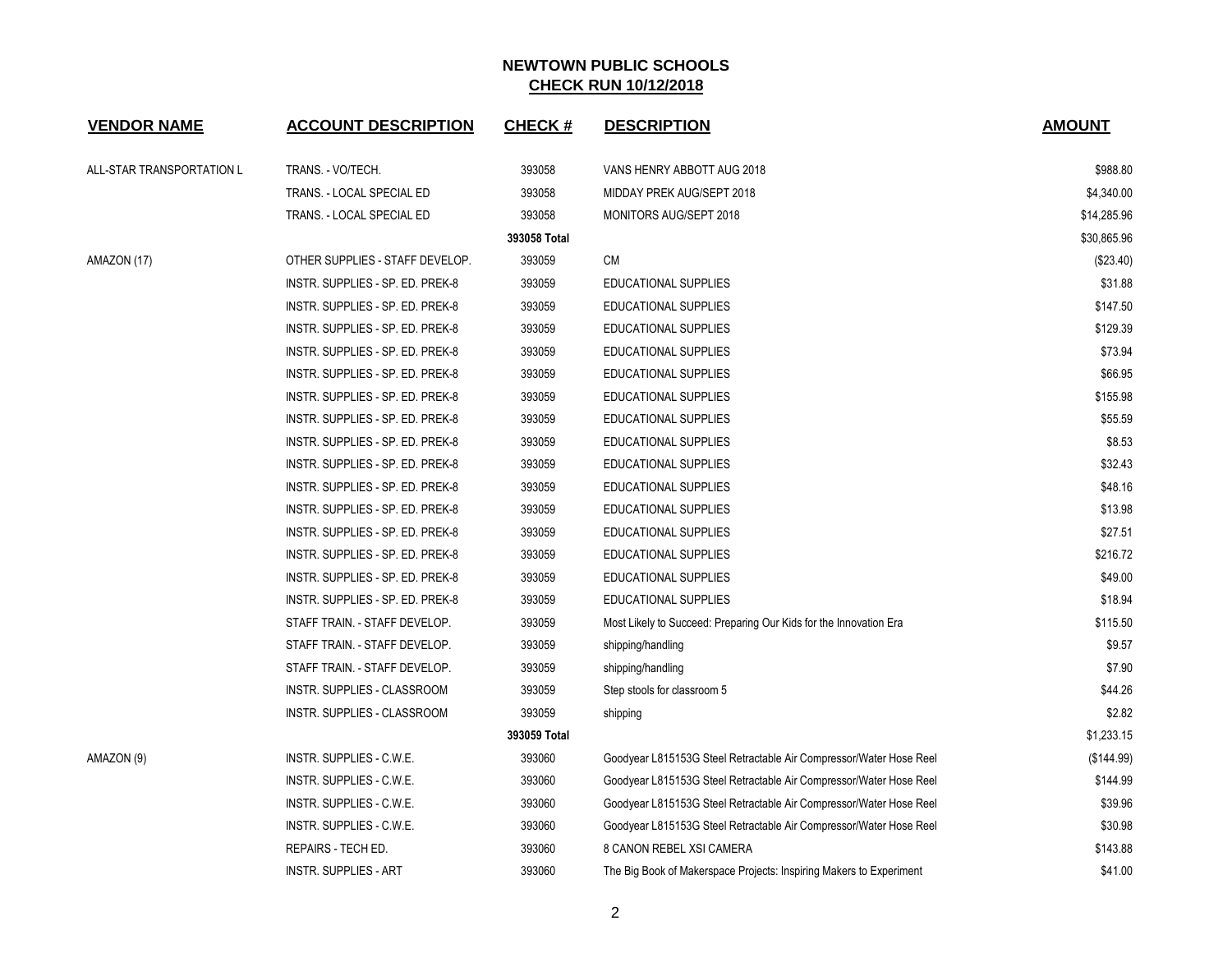| <b>VENDOR NAME</b>        | <b>ACCOUNT DESCRIPTION</b>       | <b>CHECK#</b> | <b>DESCRIPTION</b>                                                 | <b>AMOUNT</b> |
|---------------------------|----------------------------------|---------------|--------------------------------------------------------------------|---------------|
| AMAZON (9)                | INSTR. SUPPLIES - ENGLISH        | 393060        | Cat 6 Ethernet Cable for B237-Diaz                                 | \$9.95        |
|                           | INSTR. SUPPLIES - SCIENCE        | 393060        | COLEMAN EXCURSION PORTABLE COOLER 9 QUART for Chemistry Classrooms | \$58.38       |
|                           | INSTR. SUPPLIES - WORLD LANG.    | 393060        | supplies for the World Language Department: Chair lumbar support   | \$29.76       |
|                           | INSTR. SUPPLIES - WORLD LANG.    | 393060        | supplies for the World Language Department: Chair lumbar support   | \$12.55       |
|                           | INSTR. SUPPLIES - WORLD LANG.    | 393060        | supplies for the World Language Department: Chair lumbar support   | \$9.10        |
|                           | INSTR. SUPPLIES - WORLD LANG.    | 393060        | supplies for the World Language Department: Chair lumbar support   | \$462.37      |
|                           | INSTR. SUPPLIES - WORLD LANG.    | 393060        | supplies for the World Language Department: Chair lumbar support   | \$16.69       |
|                           | INSTR. SUPPLIES - WORLD LANG.    | 393060        | supplies for the World Language Department: Chair lumbar support   | \$27.55       |
|                           | INSTR. SUPPLIES - WORLD LANG.    | 393060        | supplies for the World Language Department: Chair lumbar support   | \$50.97       |
|                           | INSTR. SUPPLIES - WORLD LANG.    | 393060        | supplies for the World Language Department: Chair lumbar support   | \$48.24       |
|                           | INSTR. SUPPLIES - SOC. STUDIES   | 393060        | supplies for the World Language Department: Chair lumbar support   | \$24.25       |
|                           | INSTR. SUPPLIES - SOC. STUDIES   | 393060        | supplies for the World Language Department: Chair lumbar support   | \$17.96       |
|                           | INSTR. SUPPLIES - SOC. STUDIES   | 393060        | supplies for the World Language Department: Chair lumbar support   | \$14.21       |
|                           | INSTR. SUPPLIES - SOC. STUDIES   | 393060        | supplies for the World Language Department: Chair lumbar support   | \$191.96      |
|                           | INSTR. SUPPLIES - SOC. STUDIES   | 393060        | supplies for the World Language Department: Chair lumbar support   | \$14.59       |
|                           | INSTR. SUPPLIES - SOC. STUDIES   | 393060        | supplies for the World Language Department: Chair lumbar support   | \$16.76       |
|                           | INSTR. SUPPLIES - CLASSROOM      | 393060        | <b>ADVISORY PRIZES</b>                                             | \$203.90      |
|                           | <b>INSTR. SUPPLIES - SCIENCE</b> | 393060        | Safety matches and button cell batteries                           | \$24.99       |
|                           | <b>INSTR. SUPPLIES - SCIENCE</b> | 393060        | Safety matches and button cell batteries                           | \$10.26       |
|                           |                                  | 393060 Total  |                                                                    | \$1,500.26    |
| AMERICAN SCHOOL COUNSELOR | MEMBERSHIPS - GUIDANCE           | 393061        | Membership renewals per attached. Includes Professional and CSCA   | \$189.00      |
|                           | MEMBERSHIPS - GUIDANCE           | 393061        | Membership renewals per attached. Includes Professional and CSCA   | \$189.00      |
|                           | MEMBERSHIPS - GUIDANCE           | 393061        | Membership renewals per attached. Includes Professional and CSCA   | \$189.00      |
|                           |                                  | 393061 Total  |                                                                    | \$567.00      |
| AQUARION WATER COMPANY OF | WATER - H.S.                     | 393062        | WATER 200328870 501 THOU GAL                                       | \$3,221.07    |
|                           | WATER - H.S.                     | 393062        | <b>WATER 200327318 FIRE LINE</b>                                   | \$187.92      |
|                           |                                  | 393062 Total  |                                                                    | \$3,408.99    |
| ASSOCIATED REFUSE HAULERS | <b>REFUSE REMOVAL</b>            | 393063        | REFUSE REMOVAL 2018-2019                                           | \$8,204.29    |
|                           | <b>REFUSE REMOVAL</b>            | 393063        | CARDBOARD RECYCLING - 2018-2019                                    | \$60.00       |
|                           | <b>REFUSE REMOVAL</b>            | 393063        | CARDBOARD RECYCLING - 2018-2019                                    | \$136.00      |
|                           | <b>REFUSE REMOVAL</b>            | 393063        | CARDBOARD RECYCLING - 2018-2019                                    | \$80.00       |
|                           | <b>REFUSE REMOVAL</b>            | 393063        | CARDBOARD RECYCLING - 2018-2019                                    | \$152.00      |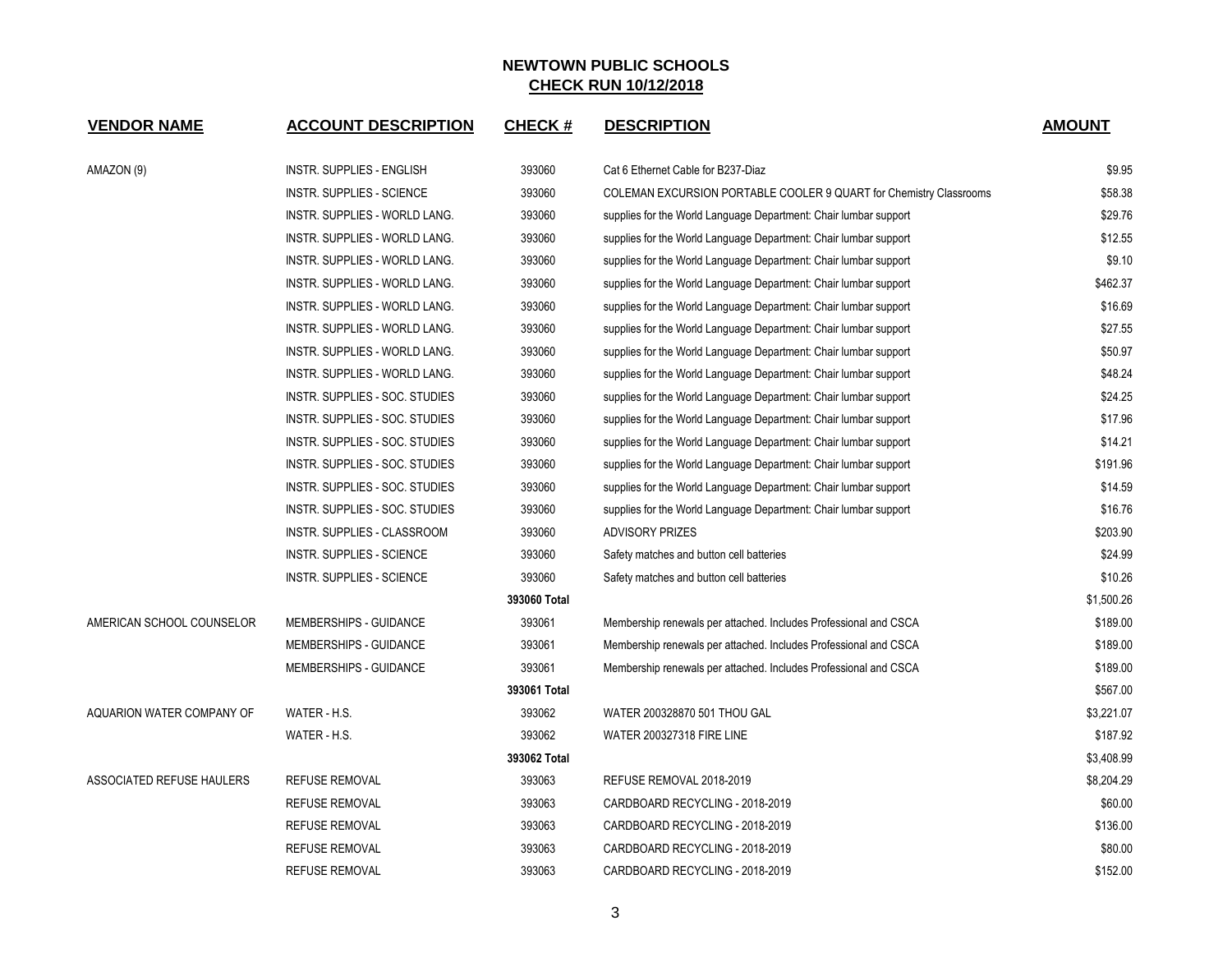| <b>VENDOR NAME</b>         | <b>ACCOUNT DESCRIPTION</b>       | <b>CHECK#</b> | <b>DESCRIPTION</b>                                                                    | <b>AMOUNT</b> |
|----------------------------|----------------------------------|---------------|---------------------------------------------------------------------------------------|---------------|
| ASSOCIATED REFUSE HAULERS  | REFUSE REMOVAL                   | 393063        | CARDBOARD RECYCLING - 2018-2019                                                       | \$208.00      |
|                            | <b>REFUSE REMOVAL</b>            | 393063        | CARDBOARD RECYCLING - 2018-2019                                                       | \$172.00      |
|                            | <b>REFUSE REMOVAL</b>            | 393063        | CARDBOARD RECYCLING - 2018-2019                                                       | \$340.00      |
|                            |                                  | 393063 Total  |                                                                                       | \$9,352.29    |
| AUTO HOME COMMERCIAL       | <b>EMERGENCY REPAIRS - M.S.</b>  | 393064        | PA SYSTEM / CLOCK REPAIRS - NMS                                                       | \$2,540.24    |
|                            |                                  | 393064 Total  |                                                                                       | \$2,540.24    |
| <b>BAGEL DELIGHT</b>       | CONTRACTED SERV. - SUPER.        | 393065        | BOE MEETING 09/14/2018                                                                | \$69.95       |
|                            |                                  | 393065 Total  |                                                                                       | \$69.95       |
| <b>BEACON GRAPHICS LLC</b> | INSTR. SUPPLIES - TECH ED.       | 393066        | THERMOFLEX- VECTOR MATTE- TWEEZERS-VINYL RACK HOLDS - SEE CART                        | \$281.23      |
|                            |                                  | 393066 Total  |                                                                                       | \$281.23      |
| <b>BEE PUBLISHING C</b>    | ADVERTISING - SUPER.             | 393067        | <b>LEGAL NOTICE 4028</b>                                                              | \$67.65       |
|                            |                                  | 393067 Total  |                                                                                       | \$67.65       |
| BEN BRONZ FOUNDATION INC.  | TUITION - OUT-OF-DISTRICT        | 393068        | TUITION - OUT-OF-DISTRICT                                                             | \$5,200.00    |
|                            |                                  | 393068 Total  |                                                                                       | \$5,200.00    |
| <b>BER</b>                 | STAFF TRAIN. - CLASSROOM         | 393069        | Conference for Google Classroom- Andrew SanAngelo see attached                        | \$269.00      |
|                            |                                  | 393069 Total  |                                                                                       | \$269.00      |
| <b>BERNSON, PETER</b>      | INSTR. SUPPLIES - COMPUTER ED.   | 393070        | <b>SUPPLIES</b>                                                                       | \$110.02      |
|                            |                                  | 393070 Total  |                                                                                       | \$110.02      |
| <b>BLICK ART MATERIALS</b> | <b>INSTR. SUPPLIES - ART</b>     | 393071        | C30433-1010 Mayco Stroke & Coat Kit 1, 16 0z bottles, no shipping                     | \$144.38      |
|                            |                                  | 393071 Total  |                                                                                       | \$144.38      |
| <b>BOOKSOURCE, THE</b>     | <b>TEXTBOOKS - CLASSROOM</b>     | 393072        | Reading Department Books K-4                                                          | \$116.58      |
|                            |                                  | 393072 Total  |                                                                                       | \$116.58      |
| <b>BROCKETT, EUGENIA</b>   | STAFF TRAVEL - PUPIL SERV.       | 393073        | TRAVEL 08/22/18 - 09/25/18                                                            | \$56.73       |
|                            |                                  | 393073 Total  |                                                                                       | \$56.73       |
| CAEA                       | STAFF TRAIN. - CLASSROOM         | 393074        | Conference registration per attached registration forms.                              | \$100.00      |
|                            | STAFF TRAIN. - CLASSROOM         | 393074        | Conference registration per attached registration forms.                              | \$100.00      |
|                            |                                  | 393074 Total  |                                                                                       | \$200.00      |
| CAROLINA BIOLOGICAL SUPPLY | <b>INSTR. SUPPLIES - SCIENCE</b> | 393075        | See attached list                                                                     | \$899.53      |
|                            | <b>INSTR. SUPPLIES - SCIENCE</b> | 393075        | See attached list                                                                     | \$234.42      |
|                            |                                  | 393075 Total  |                                                                                       | \$1,133.95    |
| CCSS                       | STAFF TRAIN. - CLASSROOM         | 393076        | Registration fee for the Connecticut Council for the Social Studies Annual Conference | \$130.00      |
|                            |                                  | 393076 Total  |                                                                                       | \$130.00      |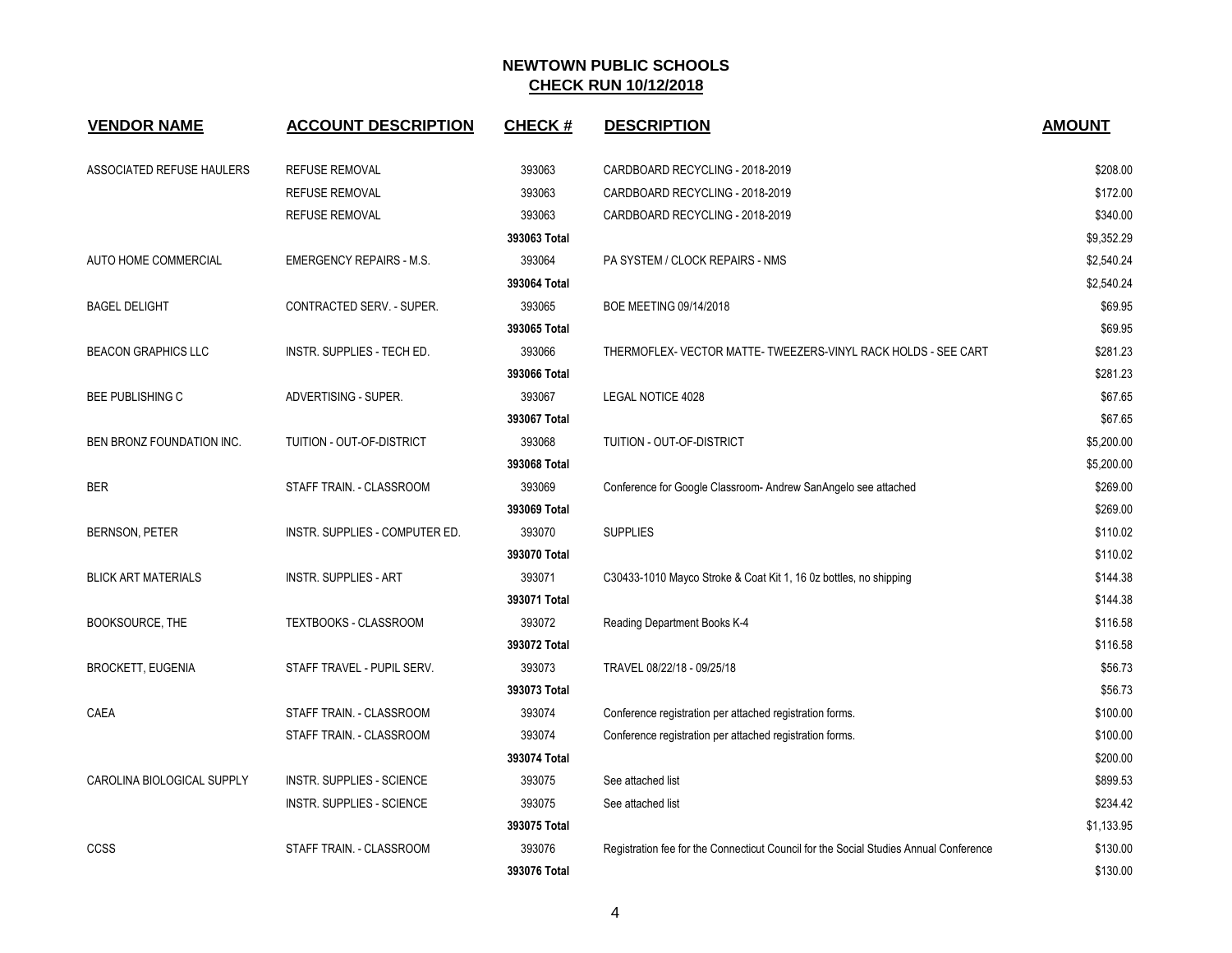| <b>VENDOR NAME</b>              | <b>ACCOUNT DESCRIPTION</b>       | <b>CHECK#</b> | <b>DESCRIPTION</b>                                                         | <b>AMOUNT</b> |
|---------------------------------|----------------------------------|---------------|----------------------------------------------------------------------------|---------------|
| CED                             | <b>B&amp;G SUPPLIES - MAINT.</b> | 393077        | REPLACEMENT BULBS FOR NHS                                                  | \$630.00      |
|                                 | <b>B&amp;G SUPPLIES - MAINT.</b> | 393077        | <b>BALLASTS - ELECT SUPPLIES</b>                                           | \$9,846.80    |
|                                 |                                  | 393077 Total  |                                                                            | \$10,476.80   |
| <b>CONN READING ASSOCIATION</b> | STAFF TRAIN. - CLASSROOM         | 393078        | CT Reading Assoc. Conference Early Bird Registration                       | \$135.00      |
|                                 | MEMBERSHIPS - CLASSROOM          | 393078        | Renewal of CT Reading Association Membership                               | \$25.00       |
|                                 |                                  | 393078 Total  |                                                                            | \$160.00      |
| CSCA                            | MEMBERSHIPS - GUIDANCE           | 393079        | Membership renewal per attached invoice                                    | \$60.00       |
|                                 |                                  | 393079 Total  |                                                                            | \$60.00       |
| CT ELECTRATHON CHALLENGE        | CONTRACTED SERV. - BUSINESS ED   | 393080        | Entry fee CT Electrathon Challenge                                         | \$75.00       |
|                                 |                                  | 393080 Total  |                                                                            | \$75.00       |
| DANBURY PUBLIC SCHOOLS-ST       | CONTRACTED SERV. - CONT. ED.     | 393081        | <b>TUITION 2018/19</b>                                                     | \$30,340.00   |
|                                 |                                  | 393081 Total  |                                                                            | \$30,340.00   |
| DEMCO INC.                      | <b>SUPPLIES - LIBRARY</b>        | 393082        | supplies for Reed LMC including bookends and wire easels to display books. | \$87.50       |
|                                 |                                  | 393082 Total  |                                                                            | \$87.50       |
| EVERSOURCE (GAS-BOE)            | PROPANE & NATURAL GAS - HAW.     | 393083        | GAS 57890556004 3,430. CCF                                                 | \$930.93      |
|                                 | PROPANE & NATURAL GAS - S.H.     | 393083        | GAS 57914087044 3,430. CCF                                                 | \$3,079.14    |
|                                 | PROPANE & NATURAL GAS - M.G.     | 393083        | GAS 57511457020 410. CCF                                                   | \$1,528.76    |
|                                 | PROPANE & NATURAL GAS - RIS.     | 393083        | GAS 57410220032 3,820. CCF                                                 | \$3,671.10    |
|                                 | PROPANE & NATURAL GAS - M.S.     | 393083        | GAS 57201350022 570. CCF                                                   | \$1,860.12    |
|                                 | PROPANE & NATURAL GAS - H.S.     | 393083        | GAS 57445161052 6,970.0 CCF                                                | \$8,909.03    |
|                                 |                                  | 393083 Total  |                                                                            | \$19,979.08   |
| FLINN SCIENTIFIC INC.           | <b>INSTR. SUPPLIES - SCIENCE</b> | 393084        | See attached list                                                          | \$444.89      |
|                                 |                                  | 393084 Total  |                                                                            | \$444.89      |
| <b>FREY SCIENTIFIC</b>          | <b>INSTR. SUPPLIES - SCIENCE</b> | 393085        | SEE ATTACHED LIST ANATOMY                                                  | \$887.19      |
|                                 |                                  | 393085 Total  |                                                                            | \$887.19      |
| <b>FUCCILLO, LEANNE</b>         | INSTR. SUPPLIES - GUIDANCE       | 393086        | COUNSELOR COFFEE                                                           | \$23.98       |
|                                 |                                  | 393086 Total  |                                                                            | \$23.98       |
| GONSKI, JILL                    | INSTR. SUPPLIES - SP. ED. H.S.   | 393087        | <b>TOOLS FOR LIVING</b>                                                    | \$70.21       |
|                                 |                                  | 393087 Total  |                                                                            | \$70.21       |
| <b>GRAYSON, PAULA</b>           | STAFF TRAVEL - PUPIL SERV.       | 393088        | TRAVEL THERAPEUTIC PROGRAM                                                 | \$137.34      |
|                                 |                                  | 393088 Total  |                                                                            | \$137.34      |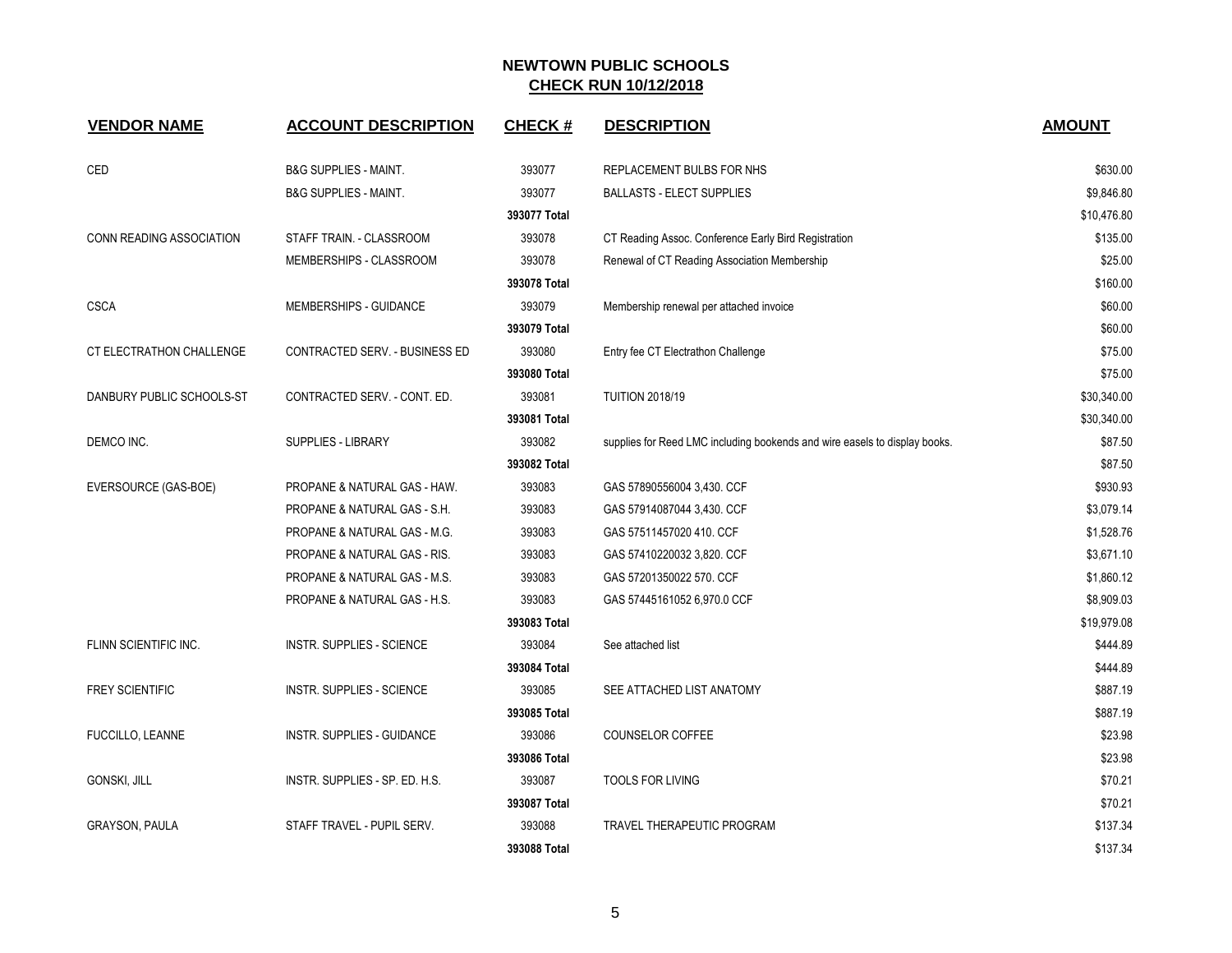| <b>VENDOR NAME</b>          | <b>ACCOUNT DESCRIPTION</b>          | <b>CHECK#</b> | <b>DESCRIPTION</b>                                                         | <b>AMOUNT</b> |
|-----------------------------|-------------------------------------|---------------|----------------------------------------------------------------------------|---------------|
| <b>GRUSTAS, JENNY</b>       | <b>MEMBERSHIPS - GUIDANCE</b>       | 393089        | PWF MEMBERSHIP                                                             | \$189.00      |
|                             |                                     | 393089 Total  |                                                                            | \$189.00      |
| HB COMMUNICATIONS INC.      | REPAIRS - INFO. TECH.               | 393090        | Epson Powerlite 530, Replace Mitsubishi F118 NHS                           | \$1,420.00    |
|                             |                                     | 393090 Total  |                                                                            | \$1,420.00    |
| <b>HEINEMANN</b>            | INSTR. SUPPLIES - CLASSROOM         | 393091        | Kids 1st From Day One Sku-E09250                                           | \$402.50      |
|                             | INSTR. SUPPLIES - CLASSROOM         | 393091        | Shipping                                                                   | \$40.25       |
|                             |                                     | 393091 Total  |                                                                            | \$442.75      |
| <b>HOUGHTON MIFFLIN COM</b> | INSTR. SUPPLIES - WORLD LANG.       | 393092        | LEVEL 1 AVACEMOS & E-BOOK 3 COPIES LEVEL 1                                 | \$80.25       |
|                             | INSTR. SUPPLIES - WORLD LANG.       | 393092        | LEVEL 1 AVACEMOS & E-BOOK 3 COPIES LEVEL 1                                 | \$2,351.20    |
|                             | INSTR. SUPPLIES - WORLD LANG.       | 393092        | AVANCEMOS Eedition level 2 (1 quantity)                                    | \$26.75       |
|                             |                                     | 393092 Total  |                                                                            | \$2,458.20    |
| ICMA RETIREMENT CORPORATION | <b>PENSION PLAN</b>                 | 393093        | 2ND QTR. ANNUAL PLAN 2018/19                                               | \$250.00      |
|                             |                                     | 393093 Total  |                                                                            | \$250.00      |
| J.C. MUSIC, LLC             | <b>REPAIRS - MUSIC</b>              | 393094        | For instrument repairs needed throughout the school year.                  | \$155.00      |
|                             |                                     | 393094 Total  |                                                                            | \$155.00      |
| KAMCO SUPPLY CORP OF NEW    | <b>B&amp;G SUPPLIES - MAINT.</b>    | 393095        | DOOR HINGES - MAINT SUPPLIES                                               | \$215.00      |
|                             |                                     | 393095 Total  |                                                                            | \$215.00      |
| KROESEN, JASON              | CONTRACTED SERV. - B.O.E.           | 393096        | REPLACE VOID CHECK                                                         | \$50.00       |
|                             |                                     | 393096 Total  |                                                                            | \$50.00       |
| <b>LAND JET BUS LINES</b>   | STUDENT TRAVEL - MUSIC              | 393097        | YAMAHA CUP                                                                 | \$7,680.00    |
|                             |                                     | 393097 Total  |                                                                            | \$7,680.00    |
| <b>LIBRARY STORE THE</b>    | <b>SUPPLIES - LIBRARY</b>           | 393098        | po92726. Supplies for book repairs for the Reed LMC including repair tape. | \$141.45      |
|                             |                                     | 393098 Total  |                                                                            | \$141.45      |
| MAGNAKLEEN SERVICES LLC     | <b>B&amp;G SUPPLIES - CUSTODIAL</b> | 393099        | MOP / RUG SERVICE - ALL SCHOOLS 2018-2019                                  | \$130.00      |
|                             | <b>B&amp;G SUPPLIES - CUSTODIAL</b> | 393099        | MOP / RUG SERVICE - ALL SCHOOLS 2018-2019                                  | \$166.50      |
|                             | <b>B&amp;G SUPPLIES - CUSTODIAL</b> | 393099        | MOP / RUG SERVICE - ALL SCHOOLS 2018-2019                                  | \$56.50       |
|                             | <b>B&amp;G SUPPLIES - CUSTODIAL</b> | 393099        | MOP / RUG SERVICE - ALL SCHOOLS 2018-2019                                  | \$26.00       |
|                             | <b>B&amp;G SUPPLIES - CUSTODIAL</b> | 393099        | MOP / RUG SERVICE - ALL SCHOOLS 2018-2019                                  | \$18.00       |
|                             | <b>B&amp;G SUPPLIES - CUSTODIAL</b> | 393099        | MOP / RUG SERVICE - ALL SCHOOLS 2018-2019                                  | \$201.00      |
|                             | <b>B&amp;G SUPPLIES - CUSTODIAL</b> | 393099        | MOP / RUG SERVICE - ALL SCHOOLS 2018-2019                                  | \$26.00       |
|                             | <b>B&amp;G SUPPLIES - CUSTODIAL</b> | 393099        | MOP / RUG SERVICE - ALL SCHOOLS 2018-2019                                  | \$36.00       |
|                             |                                     | 393099 Total  |                                                                            | \$660.00      |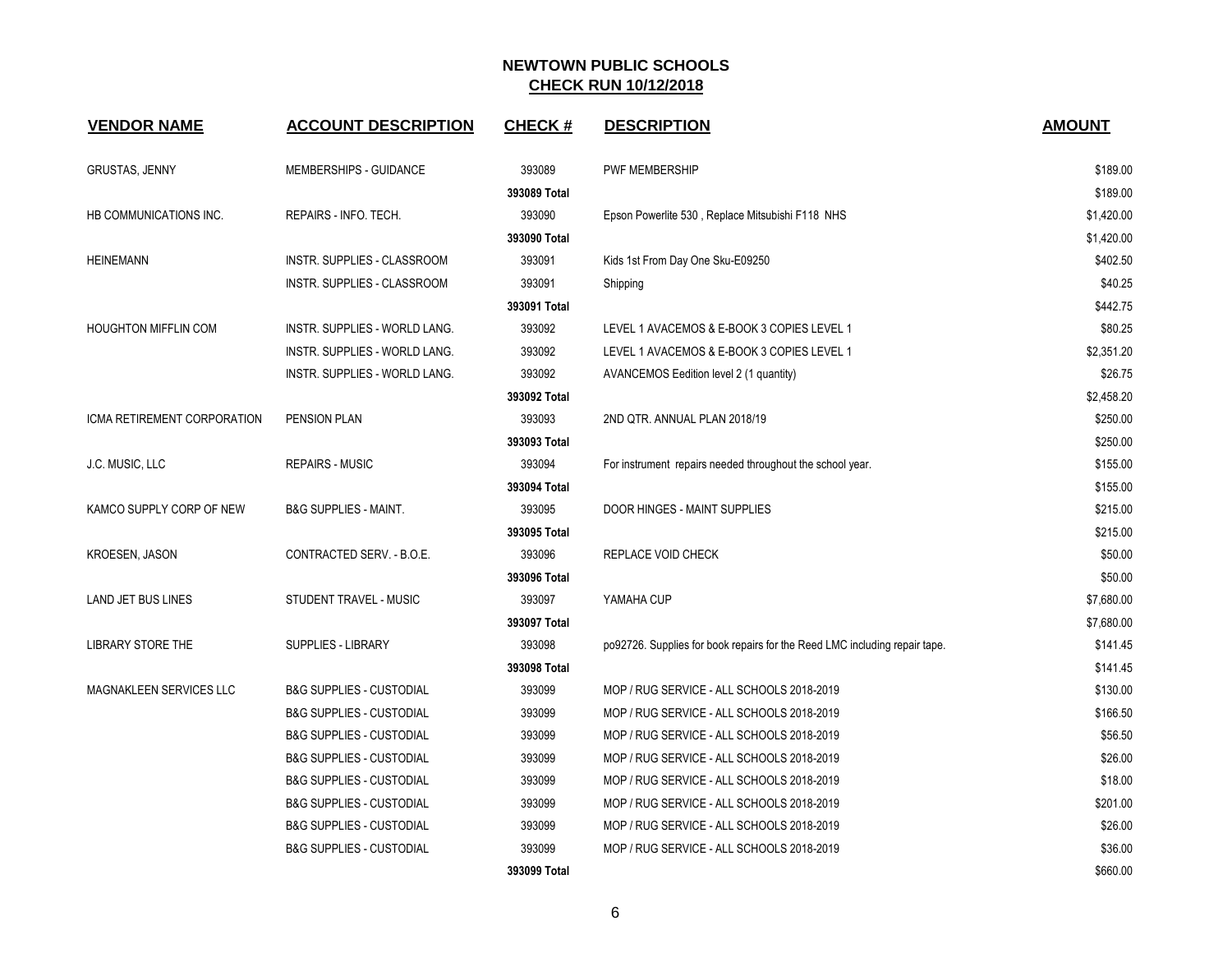| <b>VENDOR NAME</b>         | <b>ACCOUNT DESCRIPTION</b>       | <b>CHECK#</b> | <b>DESCRIPTION</b>                              | <b>AMOUNT</b> |
|----------------------------|----------------------------------|---------------|-------------------------------------------------|---------------|
| MASON W.B. INC.            | OFF. SUPPLIES - BUS. SERV.       | 393100        | WATER 2018/19                                   | \$39.92       |
|                            | OFF. SUPPLIES - BUS. SERV.       | 393100        | <b>SUPPLIES 2018/19</b>                         | \$16.98       |
|                            | OFF. SUPPLIES - BUS. SERV.       | 393100        | <b>SUPPLIES 2018/19</b>                         | \$198.69      |
|                            | OFF. SUPPLIES - BUS. SERV.       | 393100        | <b>SUPPLIES 2018/19</b>                         | \$86.53       |
|                            | OFF. SUPPLIES - BUS. SERV.       | 393100        | COFFEE 20081/19                                 | \$45.96       |
|                            | OFF. SUPPLIES - BUS. SERV.       | 393100        | <b>SUPPLIES 2018/19</b>                         | \$26.94       |
|                            | OFF. SUPPLIES - BUS. SERV.       | 393100        | <b>SUPPLIES 2018/19</b>                         | \$62.62       |
|                            | <b>INSTR. SUPPLIES - MUSIC</b>   | 393100        | BLASH MESH HIGH BACK CHAIR HVL541-QUOTE         | \$338.00      |
|                            | <b>INSTR. SUPPLIES - MATH</b>    | 393100        | COLOR COPY PAPER FOR GENE-MATH                  | \$70.40       |
|                            | INSTR. SUPPLIES - MATH           | 393100        | COLOR COPY PAPER FOR GENE-MATH                  | \$35.96       |
|                            | <b>INSTR. SUPPLIES - MATH</b>    | 393100        | COLOR COPY PAPER FOR GENE-MATH                  | (\$34.10)     |
|                            | <b>INSTR. SUPPLIES - MATH</b>    | 393100        | COLOR COPY PAPER FOR GENE-MATH                  | (\$86.00)     |
|                            | <b>INSTR. SUPPLIES - MATH</b>    | 393100        | COLOR COPY PAPER FOR GENE-MATH                  | \$352.20      |
|                            | INSTR. SUPPLIES - CLASSROOM      | 393100        | Chart Paper PAC5296                             | \$63.64       |
|                            | <b>INSTR. SUPPLIES - SCIENCE</b> | 393100        | flip charts, pens, markers, scissors, white out | \$26.76       |
|                            | <b>INSTR. SUPPLIES - SCIENCE</b> | 393100        | flip charts, pens, markers, scissors, white out | \$60.11       |
|                            | INSTR. SUPPLIES - SCIENCE        | 393100        | flip charts, pens, markers, scissors, white out | \$14.10       |
|                            | <b>INSTR. SUPPLIES - SCIENCE</b> | 393100        | flip charts, pens, markers, scissors, white out | \$2.19        |
|                            | OTHER SUPPLIES - STAFF DEVELOP.  | 393100        | Responsive Classroom Supplies                   | \$101.39      |
|                            |                                  | 393100 Total  |                                                 | \$1,422.29    |
| <b>MASTRI BUILDERS LLC</b> | B. & G. IMPROVE - C.O.           | 393101        | NEW ROOF INSTALL - MAINT SHOP                   | \$8,000.00    |
|                            | B. & G. REPAIRS - H.S.           | 393101        | STADIUM CONCRETE REPAIRS - NHS                  | \$1,850.00    |
|                            | B. & G. REPAIRS - RIS.           | 393101        | <b>CURBING AND CONCRETE REPAIR - RIS</b>        | \$4,450.00    |
|                            |                                  | 393101 Total  |                                                 | \$14,300.00   |
| <b>MEMOLI, MATT</b>        | STAFF TRAVEL - CLASSROOM         | 393102        | <b>AIRFARE</b>                                  | \$403.60      |
|                            |                                  | 393102 Total  |                                                 | \$403.60      |
| <b>NASCO</b>               | INSTR. SUPPLIES - SCIENCE        | 393103        | MAINTENANCE KIT FOR LUNGS LS03738M181           | \$40.55       |
|                            |                                  | 393103 Total  |                                                 | \$40.55       |
| NATIONAL BUSINESS ED       | CONTRACTED SERV. - BUSINESS ED   | 393104        | <b>REGISTRATION FEES</b>                        | \$100.00      |
|                            |                                  | 393104 Total  |                                                 | \$100.00      |
| NEWELL, KAREN              | STAFF TRAVEL - SP. ED. PREK-8    | 393105        | TRAVEL 08/23/18 - 09/27/18                      | \$35.21       |
|                            |                                  | 393105 Total  |                                                 | \$35.21       |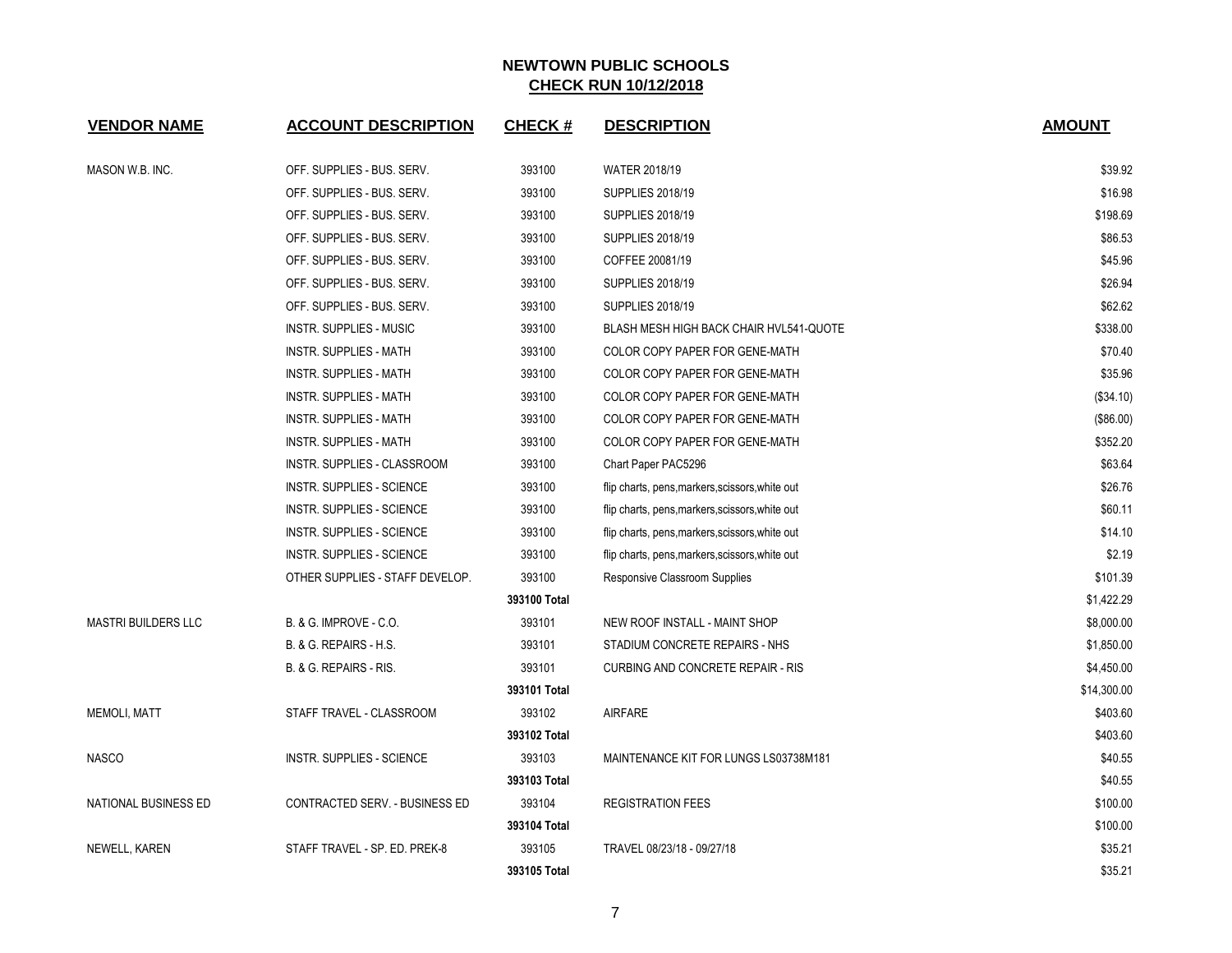| <b>VENDOR NAME</b>   | <b>ACCOUNT DESCRIPTION</b>       | <b>CHECK#</b> | <b>DESCRIPTION</b>                 | <b>AMOUNT</b> |
|----------------------|----------------------------------|---------------|------------------------------------|---------------|
| NEWTOWN BOARD OF EDU | <b>MEDICAL INS. PREMIUMS</b>     | 393106        | LONG TERM DISABILITY               | \$2,669.64    |
|                      | <b>MEDICAL INS. PREMIUMS</b>     | 393106        | <b>CIGNA GROUP ACCIDENT POLICY</b> | \$1,200.00    |
|                      | <b>ADMINISTRATION FEES</b>       | 393106        | RETIREE ADM FEE SEPT               | \$160.00      |
|                      | <b>ADMINISTRATION FEES</b>       | 393106        | COBRA ADM FEE OCT                  | \$300.00      |
|                      | LIFE INSURANCE                   | 393106        | <b>AD&amp;D PREMIUM</b>            | \$1,151.50    |
|                      | LIFE INSURANCE                   | 393106        | LIFE PREMIUM                       | \$5,784.40    |
|                      |                                  | 393106 Total  |                                    | \$11,265.54   |
| NEWTOWN HARDWARE     | <b>B&amp;G SUPPLIES - MAINT.</b> | 393107        | MAINT SUPPLIES 2018-2019           | \$22.47       |
|                      | <b>B&amp;G SUPPLIES - MAINT.</b> | 393107        | MAINT SUPPLIES 2018-2019           | \$13.56       |
|                      | <b>B&amp;G SUPPLIES - MAINT.</b> | 393107        | MAINT SUPPLIES 2018-2019           | \$22.51       |
|                      | <b>B&amp;G SUPPLIES - MAINT.</b> | 393107        | MAINT SUPPLIES 2018-2019           | \$10.78       |
|                      | <b>B&amp;G SUPPLIES - MAINT.</b> | 393107        | MAINT SUPPLIES 2018-2019           | \$87.17       |
|                      | <b>B&amp;G SUPPLIES - MAINT.</b> | 393107        | MAINT SUPPLIES 2018-2019           | \$29.65       |
|                      | <b>B&amp;G SUPPLIES - MAINT.</b> | 393107        | MAINT SUPPLIES 2018-2019           | \$24.69       |
|                      | <b>B&amp;G SUPPLIES - MAINT.</b> | 393107        | MAINT SUPPLIES 2018-2019           | \$53.99       |
|                      | <b>B&amp;G SUPPLIES - MAINT.</b> | 393107        | MAINT SUPPLIES 2018-2019           | \$20.41       |
|                      | <b>B&amp;G SUPPLIES - MAINT.</b> | 393107        | MAINT SUPPLIES 2018-2019           | \$30.64       |
|                      | <b>B&amp;G SUPPLIES - MAINT.</b> | 393107        | MAINT SUPPLIES 2018-2019           | \$18.68       |
|                      | <b>B&amp;G SUPPLIES - MAINT.</b> | 393107        | MAINT SUPPLIES 2018-2019           | \$68.36       |
|                      | <b>B&amp;G SUPPLIES - MAINT.</b> | 393107        | MAINT SUPPLIES 2018-2019           | \$17.80       |
|                      | <b>B&amp;G SUPPLIES - MAINT.</b> | 393107        | MAINT SUPPLIES 2018-2019           | \$19.78       |
|                      | <b>B&amp;G SUPPLIES - MAINT.</b> | 393107        | MAINT SUPPLIES 2018-2019           | \$3.14        |
|                      | <b>B&amp;G SUPPLIES - MAINT.</b> | 393107        | MAINT SUPPLIES 2018-2019           | \$55.17       |
|                      | <b>B&amp;G SUPPLIES - MAINT.</b> | 393107        | MAINT SUPPLIES 2018-2019           | \$9.41        |
|                      | <b>B&amp;G SUPPLIES - MAINT.</b> | 393107        | MAINT SUPPLIES 2018-2019           | \$26.97       |
|                      | <b>B&amp;G SUPPLIES - MAINT.</b> | 393107        | MAINT SUPPLIES 2018-2019           | \$10.78       |
|                      | <b>B&amp;G SUPPLIES - MAINT.</b> | 393107        | MAINT SUPPLIES 2018-2019           | \$78.61       |
|                      | <b>B&amp;G SUPPLIES - MAINT.</b> | 393107        | MAINT SUPPLIES 2018-2019           | \$27.86       |
|                      | <b>B&amp;G SUPPLIES - MAINT.</b> | 393107        | MAINT SUPPLIES 2018-2019           | \$115.15      |
|                      | <b>B&amp;G SUPPLIES - MAINT.</b> | 393107        | MAINT SUPPLIES 2018-2019           | \$6.11        |
|                      | <b>B&amp;G SUPPLIES - MAINT.</b> | 393107        | MAINT SUPPLIES 2018-2019           | \$12.21       |
|                      | <b>B&amp;G SUPPLIES - MAINT.</b> | 393107        | MAINT SUPPLIES 2018-2019           | \$5.00        |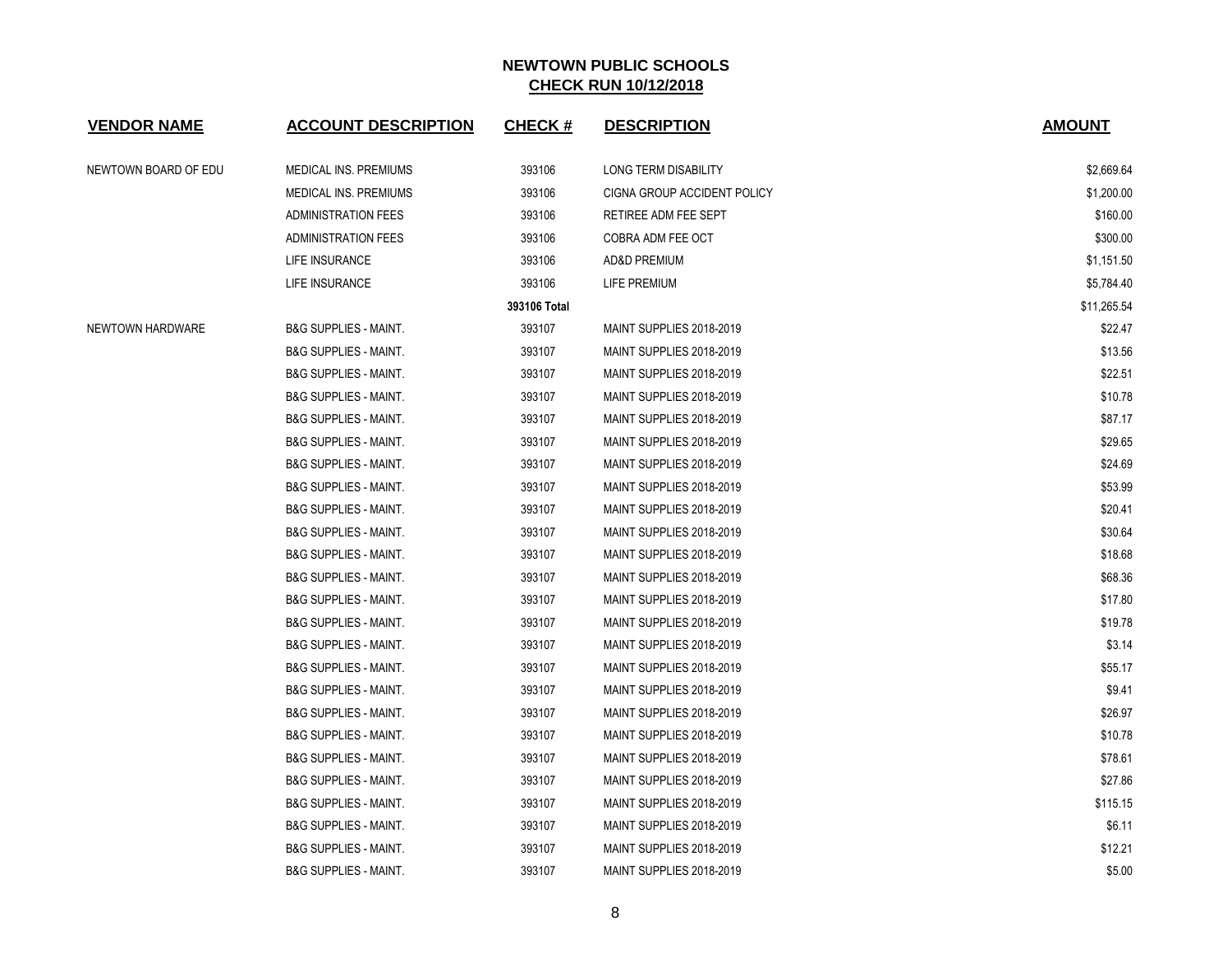| <b>VENDOR NAME</b>      | <b>ACCOUNT DESCRIPTION</b>       | <b>CHECK#</b> | <b>DESCRIPTION</b>                                                           | <b>AMOUNT</b> |
|-------------------------|----------------------------------|---------------|------------------------------------------------------------------------------|---------------|
| NEWTOWN HARDWARE        | <b>B&amp;G SUPPLIES - MAINT.</b> | 393107        | MAINT SUPPLIES 2018-2019                                                     | \$15.73       |
|                         | <b>B&amp;G SUPPLIES - MAINT.</b> | 393107        | MAINT SUPPLIES 2018-2019                                                     | \$6.29        |
|                         | <b>B&amp;G SUPPLIES - MAINT.</b> | 393107        | MAINT SUPPLIES 2018-2019                                                     | \$34.88       |
|                         | <b>B&amp;G SUPPLIES - MAINT.</b> | 393107        | MAINT SUPPLIES 2018-2019                                                     | \$14.39       |
|                         | <b>B&amp;G SUPPLIES - MAINT.</b> | 393107        | MAINT SUPPLIES 2018-2019                                                     | \$14.39       |
|                         | <b>B&amp;G SUPPLIES - MAINT.</b> | 393107        | MAINT SUPPLIES 2018-2019                                                     | \$111.28      |
|                         | <b>B&amp;G SUPPLIES - MAINT.</b> | 393107        | MAINT SUPPLIES 2018-2019                                                     | \$89.55       |
|                         | <b>B&amp;G SUPPLIES - MAINT.</b> | 393107        | MAINT SUPPLIES 2018-2019                                                     | \$19.77       |
|                         | <b>B&amp;G SUPPLIES - MAINT.</b> | 393107        | MAINT SUPPLIES 2018-2019                                                     | \$46.78       |
|                         | <b>B&amp;G SUPPLIES - MAINT.</b> | 393107        | MAINT SUPPLIES 2018-2019                                                     | \$4.48        |
|                         | <b>B&amp;G SUPPLIES - MAINT.</b> | 393107        | MAINT SUPPLIES 2018-2019                                                     | \$33.79       |
|                         | <b>B&amp;G SUPPLIES - MAINT.</b> | 393107        | MAINT SUPPLIES 2018-2019                                                     | \$4.04        |
|                         |                                  | 393107 Total  |                                                                              | \$1,186.27    |
| NEWTOWN HARDWARE (2)    | INSTR. SUPPLIES - TECH ED.       | 393108        | <b>LAQUER THINNER-BLADES</b>                                                 | \$31.97       |
|                         |                                  | 393108 Total  |                                                                              | \$31.97       |
| PCM-G                   | INSTR. SUPPLIES - INFO. TECH.    | 393109        | Seagate Exos ST3000NM0025, Hard Drive 3 TB internal 3.5 SAS 12 gb/s 7200 rpm | \$415.00      |
|                         |                                  | 393109 Total  |                                                                              | \$415.00      |
| PEARSON ASSESSMENT      | INSTR. SUPPLIES - SP. ED. PREK-8 | 393110        | MTH15CCSE(HC) +DCW 6 YR GR 3 9780328808083                                   | \$679.23      |
|                         | INSTR. SUPPLIES - SP. ED. PREK-8 | 393110        | MTH14 CC SE DCW 6YR 9780328816668                                            | \$58.97       |
|                         | INSTR. SUPPLIES - SP. ED. PREK-8 | 393110        | <b>SHIPPING</b>                                                              | \$50.94       |
|                         |                                  | 393110 Total  |                                                                              | \$789.14      |
| PROJECT LEAD THE WAY    | <b>INSTR. SUPPLIES - SCIENCE</b> | 393111        | BIO MEDICAL SUPPLIES- SEE CART                                               | \$48.00       |
|                         |                                  | 393111 Total  |                                                                              | \$48.00       |
| QUILL CORPORATION       | SUPPLIES - LIBRARY               | 393112        | 2018-19 Quill monthly desk pad calendar                                      | \$5.59        |
|                         | SUPPLIES - LIBRARY               | 393112        | Quill Ruled junior pad 5x8 canary yellow                                     | \$10.99       |
|                         | <b>SUPPLIES - LIBRARY</b>        | 393112        | Quill brand white out correction tape                                        | \$5.49        |
|                         | <b>SUPPLIES - LIBRARY</b>        | 393112        | Sharpie twin tip markers black                                               | \$21.19       |
|                         |                                  | 393112 Total  |                                                                              | \$43.26       |
| RAPTOR TECHNOLOGIES LLC | <b>EQUIPMENT - SECURITY</b>      | 393113        | Raptor Technologies CR5400 Duplex ID Scanner, includes two year warranty     | \$495.00      |
|                         |                                  | 393113 Total  |                                                                              | \$495.00      |
| SAN ANGELO, ANDREW      | INSTR. SUPPLIES - SOC. STUDIES   | 393114        | SOCIAL STUDIES SUPPLIES                                                      | \$99.99       |
|                         |                                  | 393114 Total  |                                                                              | \$99.99       |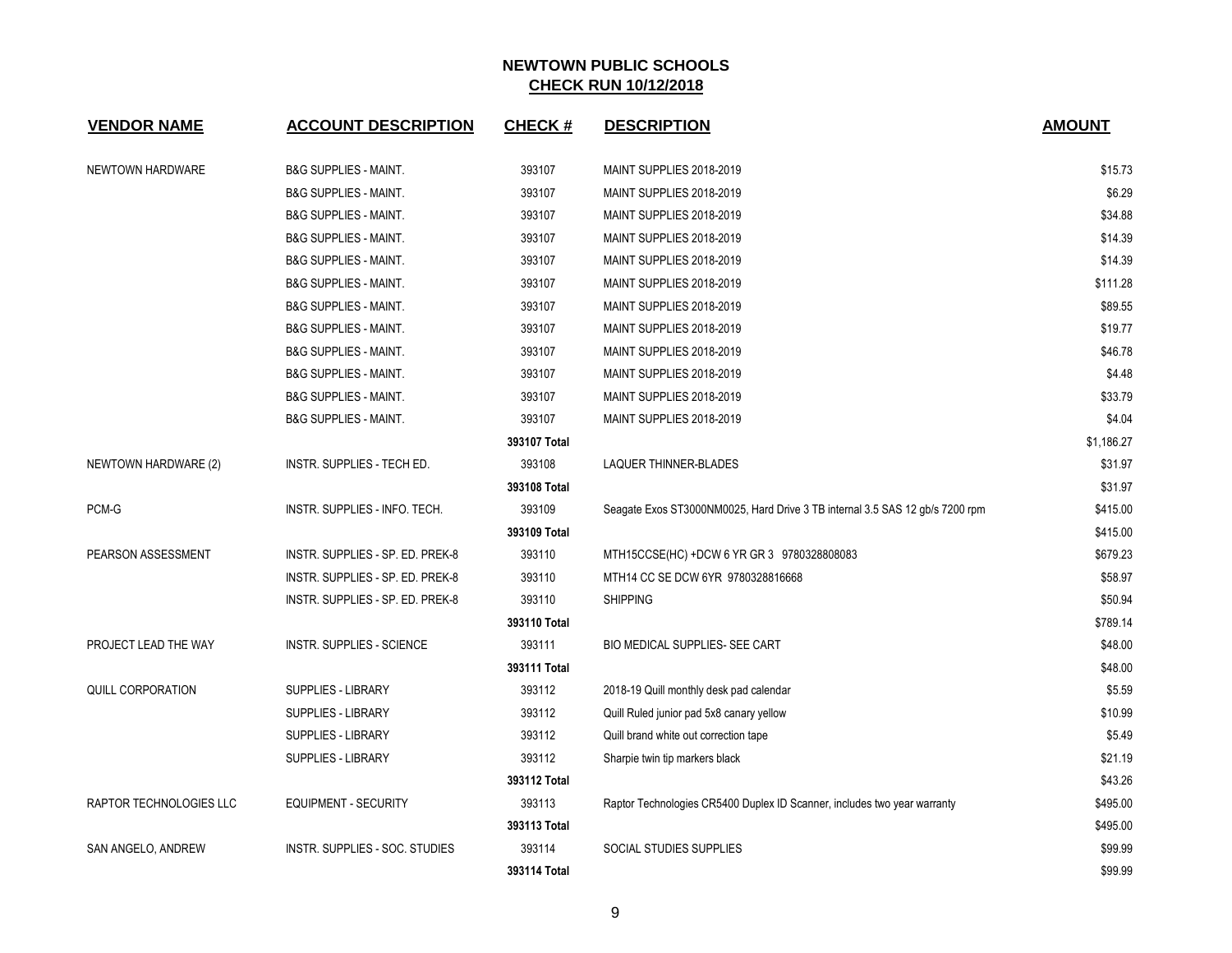| <b>VENDOR NAME</b>          | <b>ACCOUNT DESCRIPTION</b>         | <b>CHECK#</b> | <b>DESCRIPTION</b>                                                            | <b>AMOUNT</b> |
|-----------------------------|------------------------------------|---------------|-------------------------------------------------------------------------------|---------------|
| <b>SCHOLASTIC MAGAZINES</b> | INSTR. SUPPLIES - HEALTH ED        | 393115        | Set of 20 Choices Magazine for Health classes                                 | \$189.80      |
|                             | <b>INSTR. SUPPLIES - HEALTH ED</b> | 393115        | Shipping charge                                                               | \$18.98       |
|                             |                                    | 393115 Total  |                                                                               | \$208.78      |
| <b>SCHOOL SPECIALTY</b>     | INSTR. SUPPLIES - CLASSROOM        | 393116        | Grade 2 Supplies 2018/2019<br>Brianne Tatangelo                               | \$21.43       |
|                             | INSTR. SUPPLIES - CLASSROOM        | 393116        | composition books, white board cleaner, whiteboard erasers                    | \$230.70      |
|                             | INSTR. SUPPLIES - CLASSROOM        | 393116        | Kinder Classroom Supplies                                                     | \$218.15      |
|                             | SUPPLIES - LIBRARY                 | 393116        | Sandusky Lee Elite Welded Steel Bookcases #6-1442692-030                      | \$755.88      |
|                             | OFF. SUPPLIES - ADMIN.             | 393116        | For office supplies as needed.                                                | \$21.25       |
|                             |                                    | 393116 Total  |                                                                               | \$1,247.41    |
| SHI INTERNATIONAL CORP.     | EQUIPMENT - INFO. TECH.            | 393117        | Lenovo 300e 81FY Flip design Celeron N3450 4 GB Ram, 128 GB 11.6 touch screen | \$318.70      |
|                             |                                    | 393117 Total  |                                                                               | \$318.70      |
| <b>SOLAR WINDS</b>          | TECH. SOFTWARE - INFO. TECH.       | 393118        | SolarWinds Engineer"s Toolset Per Seat License                                | \$995.00      |
|                             |                                    | 393118 Total  |                                                                               | \$995.00      |
| SOUTH WEST CONFERENCED      | MEMBERSHIPS - ADMIN.               | 393119        | MEMBERSHIP ASSESSMENT                                                         | \$3,750.00    |
|                             |                                    | 393119 Total  |                                                                               | \$3,750.00    |
| STEPNEY HARDWARE INC.       | <b>B&amp;G SUPPLIES - MAINT.</b>   | 393120        | FOR MAINT SUPPLIES 2018-2019                                                  | \$49.48       |
|                             | <b>B&amp;G SUPPLIES - MAINT.</b>   | 393120        | FOR MAINT SUPPLIES 2018-2019                                                  | \$11.18       |
|                             | <b>B&amp;G SUPPLIES - MAINT.</b>   | 393120        | FOR MAINT SUPPLIES 2018-2019                                                  | \$66.74       |
|                             |                                    | 393120 Total  |                                                                               | \$127.40      |
| TOM'S SERVICE LLC           | REPAIRS - CAFETERIA                | 393121        | <b>REPAIR CONVERTED FRYERS</b>                                                | \$403.00      |
|                             |                                    | 393121 Total  |                                                                               | \$403.00      |
| <b>TORRCO</b>               | <b>B&amp;G SUPPLIES - MAINT.</b>   | 393122        | <b>BLACK PIPE / FITTINGS - MAINT SUPPLIES</b>                                 | \$188.56      |
|                             | B. & G. REPAIRS - H.S.             | 393122        | KITCHEN GAS LINE REPAIR - NHS                                                 | \$277.77      |
|                             | <b>B&amp;G SUPPLIES - MAINT.</b>   | 393122        | RIGID HANDLE - PLUMBING SUPPLIES                                              | \$102.78      |
|                             |                                    | 393122 Total  |                                                                               | \$569.11      |
| <b>US GAMES</b>             | INSTR. SUPPLIES - P.E.             | 393123        | 2018-2019 PE assorted gym supplies                                            | \$813.75      |
|                             | INSTR. SUPPLIES - P.E.             | 393123        | S&H                                                                           | \$138.33      |
|                             |                                    | 393123 Total  |                                                                               | \$952.08      |
| <b>WEBSTAURANT</b>          | REPAIRS - CAFETERIA                | 393124        | VOLLRATH 40952 12 HEAVY DUTY MEAT SLICER                                      | \$1,530.96    |
| WEBSTAURANT                 | REPAIRS - CAFETERIA                | 393124        | <b>SHIPPING</b>                                                               | \$117.58      |
|                             |                                    | 393124 Total  |                                                                               | \$1,648.54    |